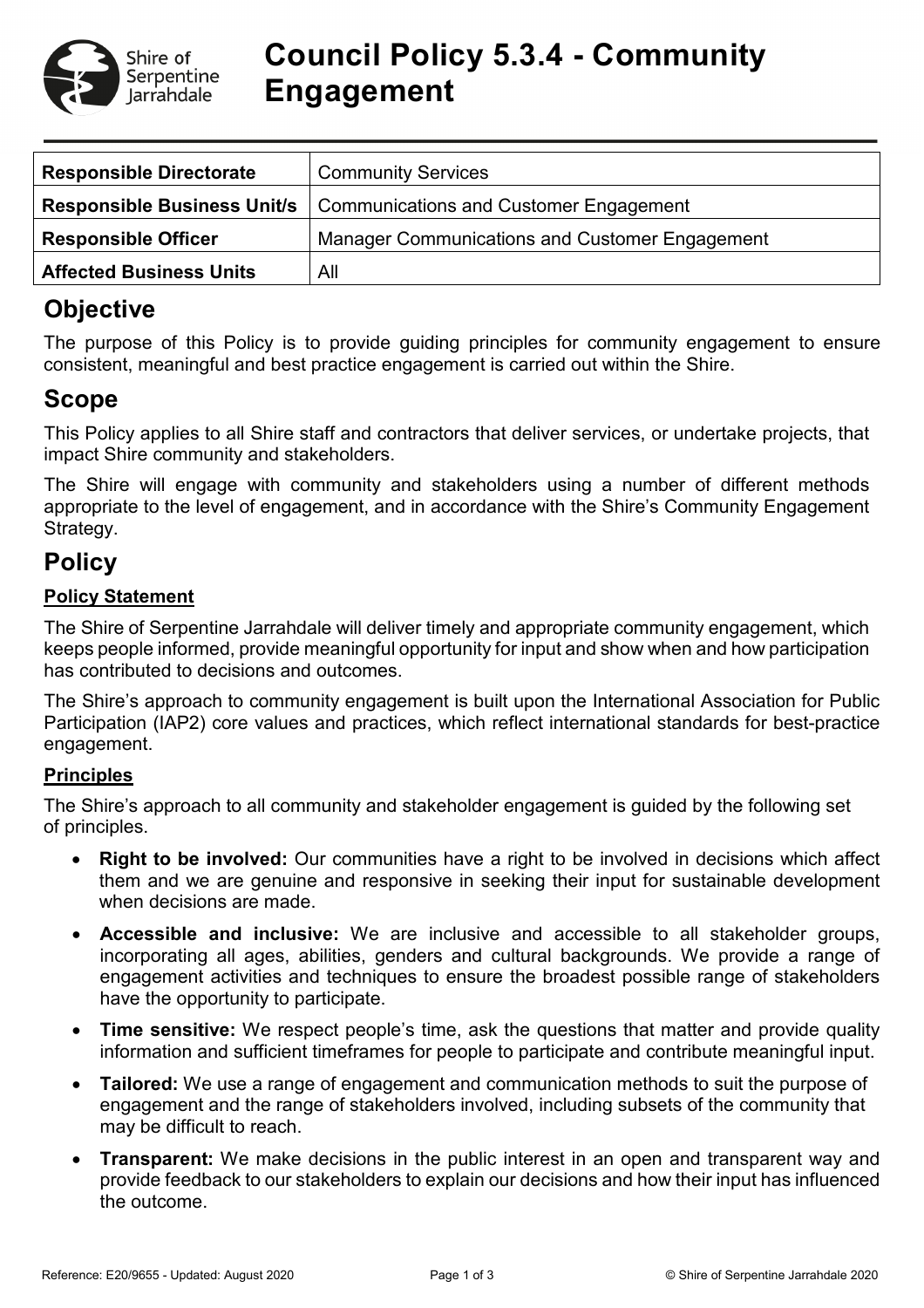

• **Learning from practice:** We evaluate our engagement, report on and publish our engagement outcomes and are committed to continuous improvement.

### **Roles and Responsibilities**

Staff undertaking engagement and the relevant Manager/Director have a role and responsibility in planning and implementing community engagement.

The Communications and Customer Engagement Team is available to assist and participate where required.

Further guidance is provided in the Shire's Community Engagement Strategy, while information on delivering community engagement is detailed in the Shire's Toolkit for Community Engagement and Engagement Plan template.

### **Definitions**

**"Community"** is people who live, work or visit the Shire and are united by at least one common characteristic such as geography, shared interests, impacts, values, experiences or traditions.

**"Community consultation"** is the practice of actively bringing community and stakeholder values into decisions about the plans, projects and policies that Council develops on behalf of the community, using a range of methods.

**"consultation"** is seeking and receiving feedback or opinion, usually on a proposed plan or decision, e.g. seeking comment on a draft policy or concept.

**"stakeholder"** is groups, communities and individuals who have an interest in the decisions of Council and are directly impacted by their outcomes but may not necessarily reside or work here.

### **Relevant Policies/Council Documents**

### **Acts/Regulations**

- *Local Government Act 1995*
- *Planning and Development Act 2005*
- *Land Rights Act 1993*

### **Plans/Strategies**

- Community Engagement Strategy
- Strategic Community Plan 2017 2027

#### **Policies**

- Council Policy 1.3.3 Social Media
- Complaints Resolution Policy
- Shire of Serpentine Jarrahdale Code of Conduct for Councillors and Employees

### **Work Procedures**

- Toolkit for Community Engagement
- Engagement Plan